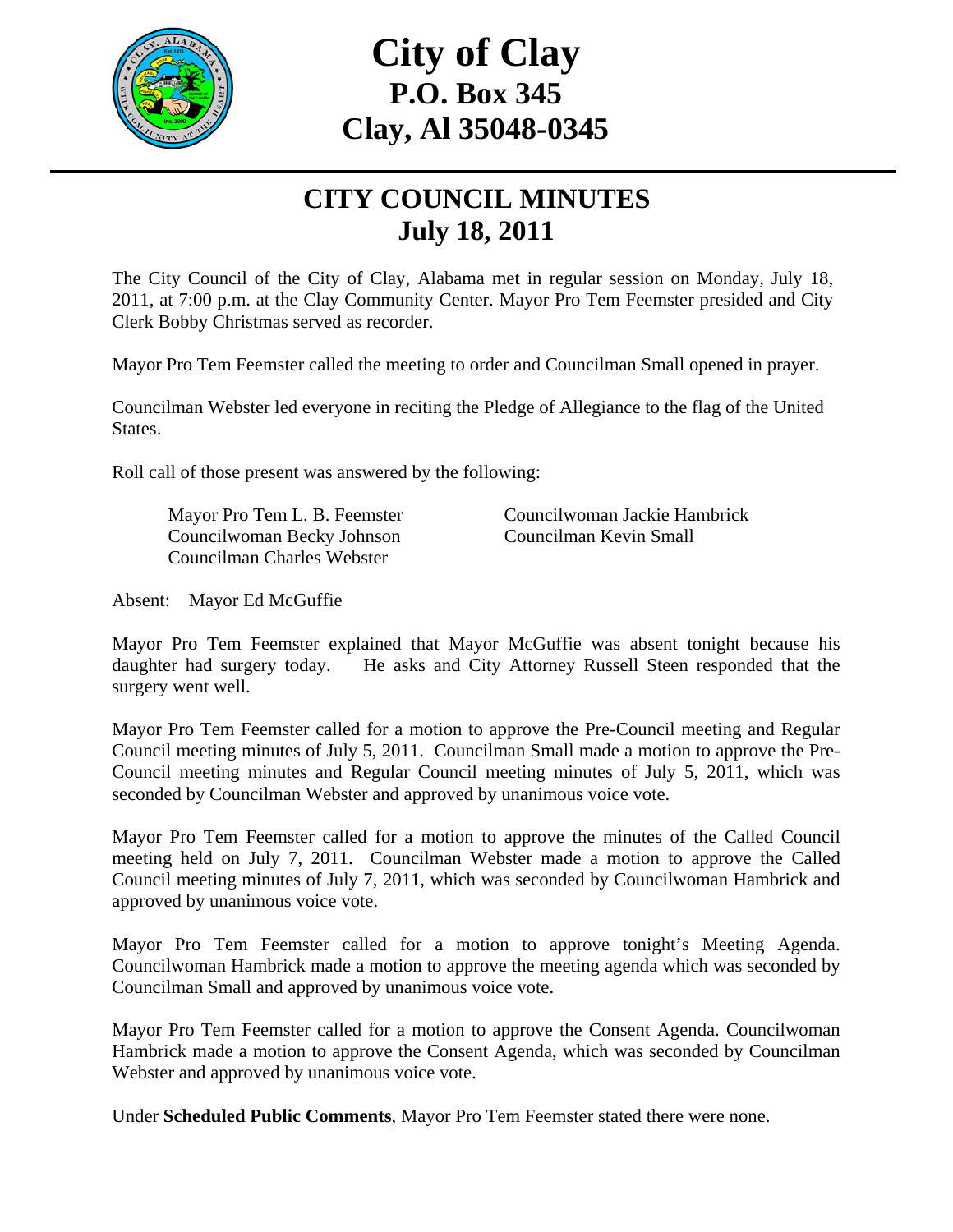

### **City Council Meeting July 18, 2011**  Page 2

Under **Reports from Standing Committees** Mayor Pro Tem Feemster gave a report from the **Public Safety Committee**. He announced that the Public Safety Committee meets the fourth Monday of each month and would be working on developing an emergency plan for all the city facilities. He stated they meet at 6 p.m. at City Hall and invited everyone to attend.

Mayor Pro Tem Feemster reported that there was a company that did windshield surveys to evaluate all the streets in the city and prioritize them in order of there needs to be paved. He stated he would be checking on the cost of such a survey and report back to the Council.

Deputy Terry Scott was recognized and reported that there had been a few burglaries over the last few weeks. He stated there had been one arrest and two more suspects had been identified due to phone calls from citizens. He asks everyone to be on the lookout for anything unusual in their neighborhood and report it to them.

Councilwoman Hambrick was recognized for a report from the **Committee on Community Development, Environmental, Historical, Library and Seniors**. She announced that the Historical Society was organizing an old fashion auction to be held on July 30 at 2:00 p.m. to raise funds to build a fence around the Wear Cemetery where Mr. Samuel Wear, a Revolutionary War veteran, is buried. She requested donations from everyone for this fund raiser and invited everyone to attend. She stated that a portion of the funds would be going to the storm relief victims.

Councilwoman Hambrick recognized Ms. Pat Feemster who gave a report on the actions of the U.S. House of Representatives who had passed a bill that would undermine the Clean Water Act. She stated this was a very serious issue and the U.S. Senate would be acting on this bill soon. She encouraged everyone to contact their Senators and asks them to vote against House Bill 2018. Also, she informed every one of a website where everyone could go and sign on to a petition opposing this bill.

Councilwoman Hambrick stated that the Council had discussed this in Pre-Council and she made a motion for the City of Clay to sign on to the Clean Water Network. Councilman Webster seconded the motion which was approved by a unanimous voice vote.

Councilwoman Hambrick requested a report from the Senior Citizens and Mr. Guy Scott reported that they had been very active and have recently taken some very interesting trips.

Under **Committee on Annexation, Business, Census, Planning & Zoning and Schools**, Councilwoman Johnson reported that the Chamber of Commerce luncheon was tomorrow at the Pinson Community Center and Jefferson County Commissioner David Carrington would be the speaker. Also, she stated she had been enjoying the traffic being less on Old Springville Road due to school being out.

Councilman Small was recognized for a report from the **Committee on Building Inspections, Sanitation, Streets and Utilities**. Councilman Small reported that he was getting ready to recommend some roads to be paved for the fall paving project.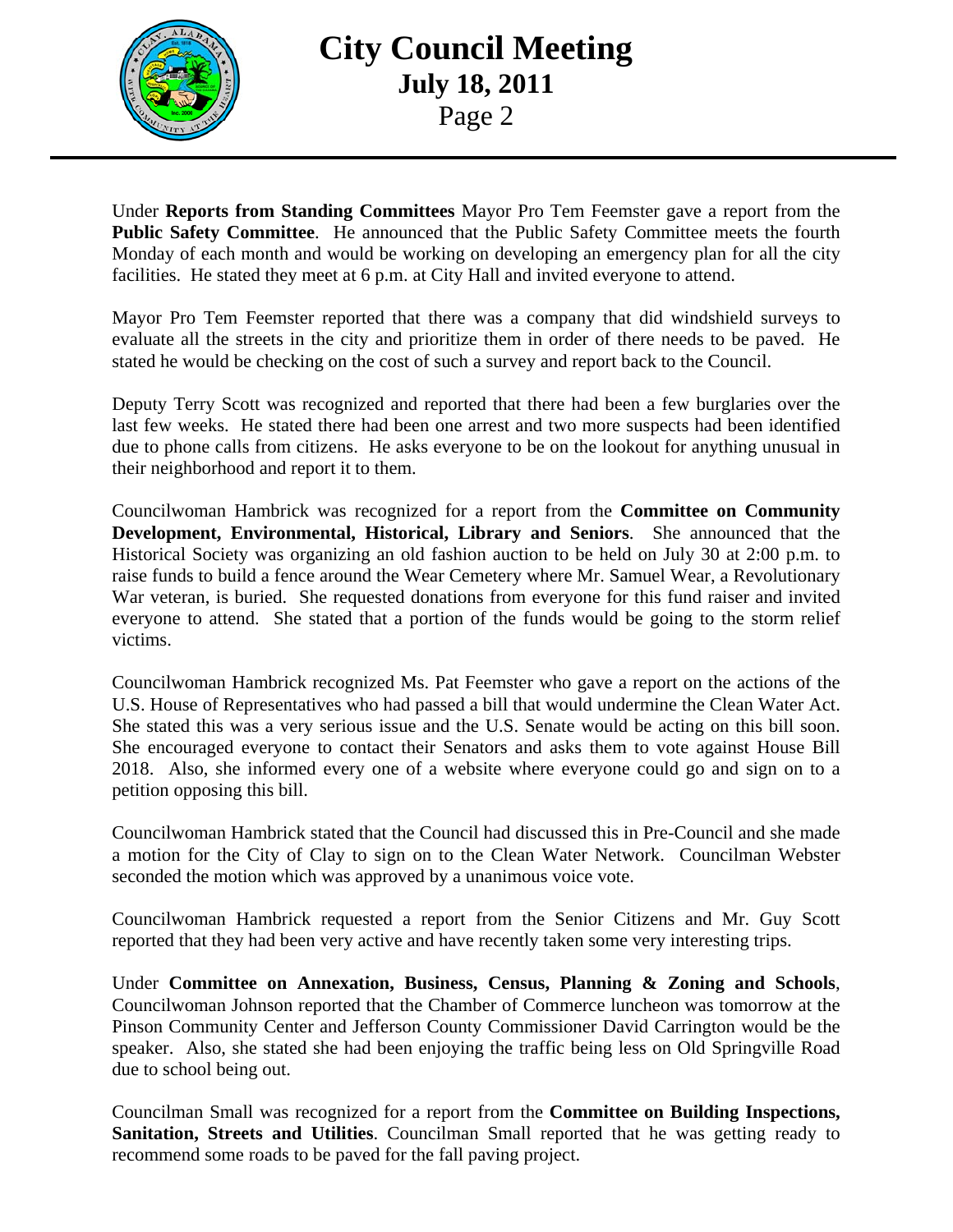

### **City Council Meeting July 18, 2011**  Page 3

Councilman Webster was recognized for a report from the **Parks and Recreation Committee**. He expressed appreciation to the Public Works Department for cutting the grass at Bryant Park and Cosby Lake after all the rain recently.

He reported that there had been a meeting with Nature Bridges who is the company that will be constructing the bridges at Cosby Lake. He stated he hope to get the contract signed this week and the contractor stated it would take about six weeks to get the materials and another three weeks for installation.

Councilman Webster stated they were moving forward with the construction of the concession stand behind the library. He stated they hoped to have the restrooms ready in time for football season.

Also, he reported that there would be a singing Saturday night July 23 at 6 p.m. at the Community Center.

Councilman Webster reported that there are some problems with the algae in Cosby Lake and they were working on building a barrier to keep the fish from jumping over the spill way. After the barrier is constructed some more grass carp will be purchased to help clean up the algae.

Under **Reading of Petitions, Applications, Complaints, Appeals, Communications, etc.** Mayor Pro Tem Feemster announced there was nothing to report.

Under the **City Clerk's Report**, City Clerk Bobby Christmas reported that the account balances in the 4 & 5 Cent Gasoline Fund =  $$52,156.53$ ; 7 Cent Gasoline Fund =  $$68,769.68$  AmFund Account =  $$141,395.52$ ; Capital Improvement Fund =  $$553,486.13$ ; Concession Stand = \$5,879.29; Contractors Bond = \$43,375.76; General Fund = \$465,561.19; Library Fund = \$7,626.73; and Senior Citizens Fund = \$10,018.00.

Under **Resolutions, Ordinances, Orders and Other Business** Mayor Pro Tem Feemster reported there was none.

Mayor Pro Tem Feemster called for any **Public** Comments and recognized Mr. George Post who asks Councilwoman Hambrick how much publicity her motion for the Dirty Water Act would get. He recommended notifying the television media; the Birmingham News; Senators Bacchus, Shelby and Sessions; and President Obama. Councilwoman Hambrick stated everyone needed to act on this and gave the website www.al.com to go to and sign on to this petition.

Mayor Pro Tem Feemster called for any further Public Comments and there were none.

Mayor Pro Tem Feemster called for any Mayor and / or Council comments and there were none.

Councilwoman Hambrick asks for a report on the plans for maintaining the right of ways that are the responsibility of the County. City Clerk Bobby Christmas reported that he and the Mayor had met with Jefferson County Commissioner Joe Knight last week to discuss this situation. The